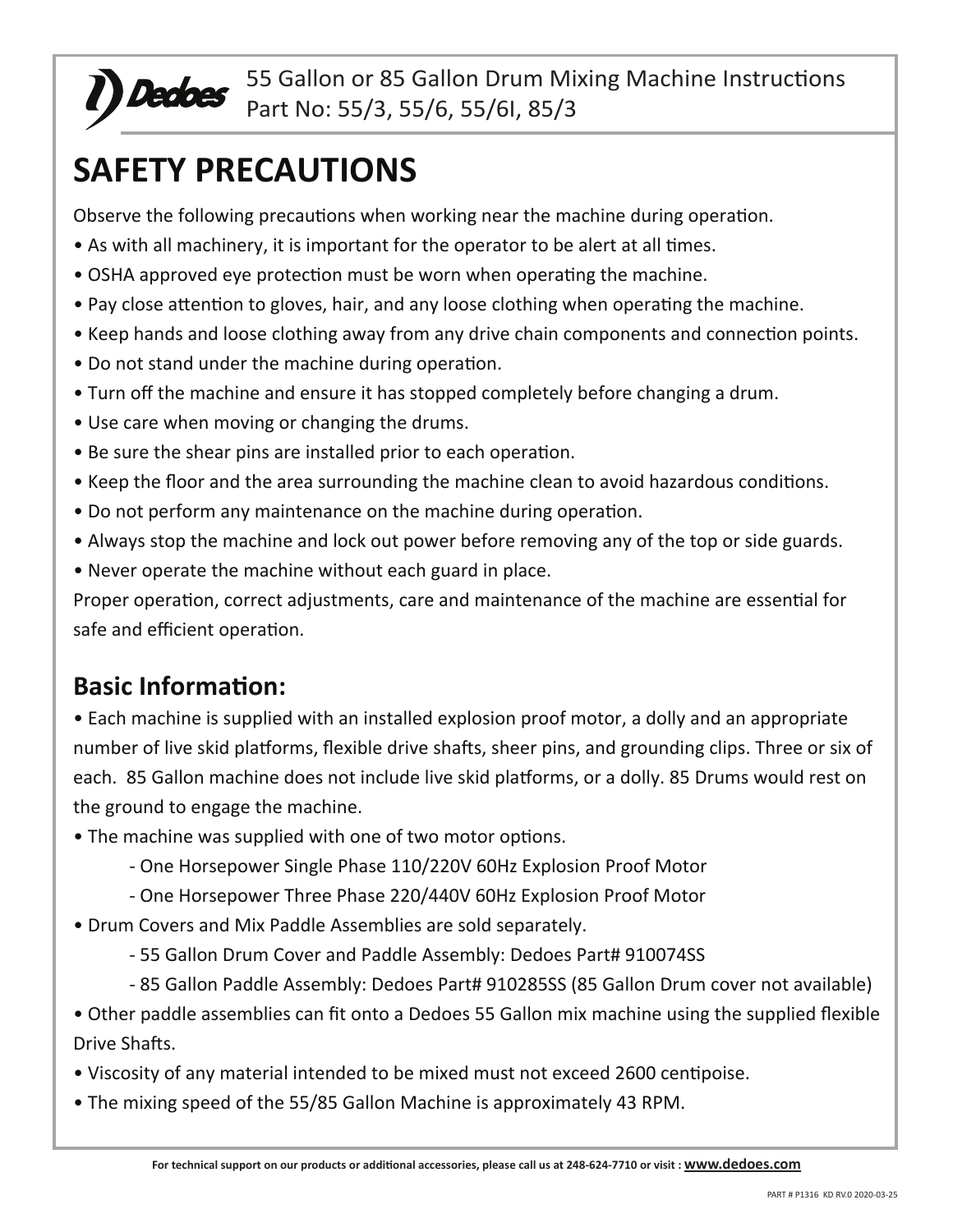

# **MACHINE INSTALLATION**

#### It is important that the machine is properly installed prior to operation.

- Using proper equipment, place the machine where it will be permanently installed and used.
- Include sufficient room on all sides of the machine for drum handling and maintenance.

• Referring to the wiring diagram on the motor nameplate, have a qualified electrician connect the motor to the starter switch and to an electrical supply applicable with the motor option purchased.

- Follow all local codes for explosion-proof environments, when applicable.
- The machine must be square and level to allow for installation and removal of the drums.
- The legs of the machine must be in a square upright position for proper stability and use.

• Secure the machine to the floor using  $\frac{3}{8}$ " x 2  $\frac{1}{2}$ " lag bolts and lead anchors through the holes in each of the two legs. *(Floor hardware is not supplied with the machine)*

# **Mix Paddle and Drum Cover Installation** *(Sold separately)*

• Using proper equipment, lift a drum onto one of the included live skid platforms. *(85 Gallon machine do not use the live skid platforms)*

- Remove the lid from the drum.
- Measure the height of the interior of the drum in which the mixing paddle is to be installed. The distance from the bottom of the paddle to the underside of the drum should be one to two inches less than that of the full height of the drum.
- Insert the paddle and cover into the drum.

• Measure and lock the paddle shaft at the proper height using the set screw in the bearing on top of the drum cover.

- The bottom of the paddle should be secured one to two inches from the bottom of the drum.
- Ensure the foam gasket seal is properly in place on the underside of the cover.
- Lock the cover onto the drum with the included locking ring.
- Manually rotate the paddle shaft to ensure that the assembly moves freely and is not binding on the bottom of the drum, the bung, or elsewhere.
- The included dolly can be connected to the live skid platform to safely move the drum into position beneath the mix machine.
- Position the drums so the flexible drive shaft is vertically in-line with the connection points of the paddle shaft and the machine shaft. This will allow the flexible drive shafts to operate freely without putting stress on any drive mechanisms. (See Shear Pin Protection)
- Install an included flexible drive shaft onto the mixing paddle shaft and the machine drive shaft for each location.
- Install one  $\frac{3}{16}$  x 1 1/<sub>4</sub><sup>"</sup> brass shear pins into the top of the flexible drive shafts.
- Install an included grounding clamp onto the machine and each drum.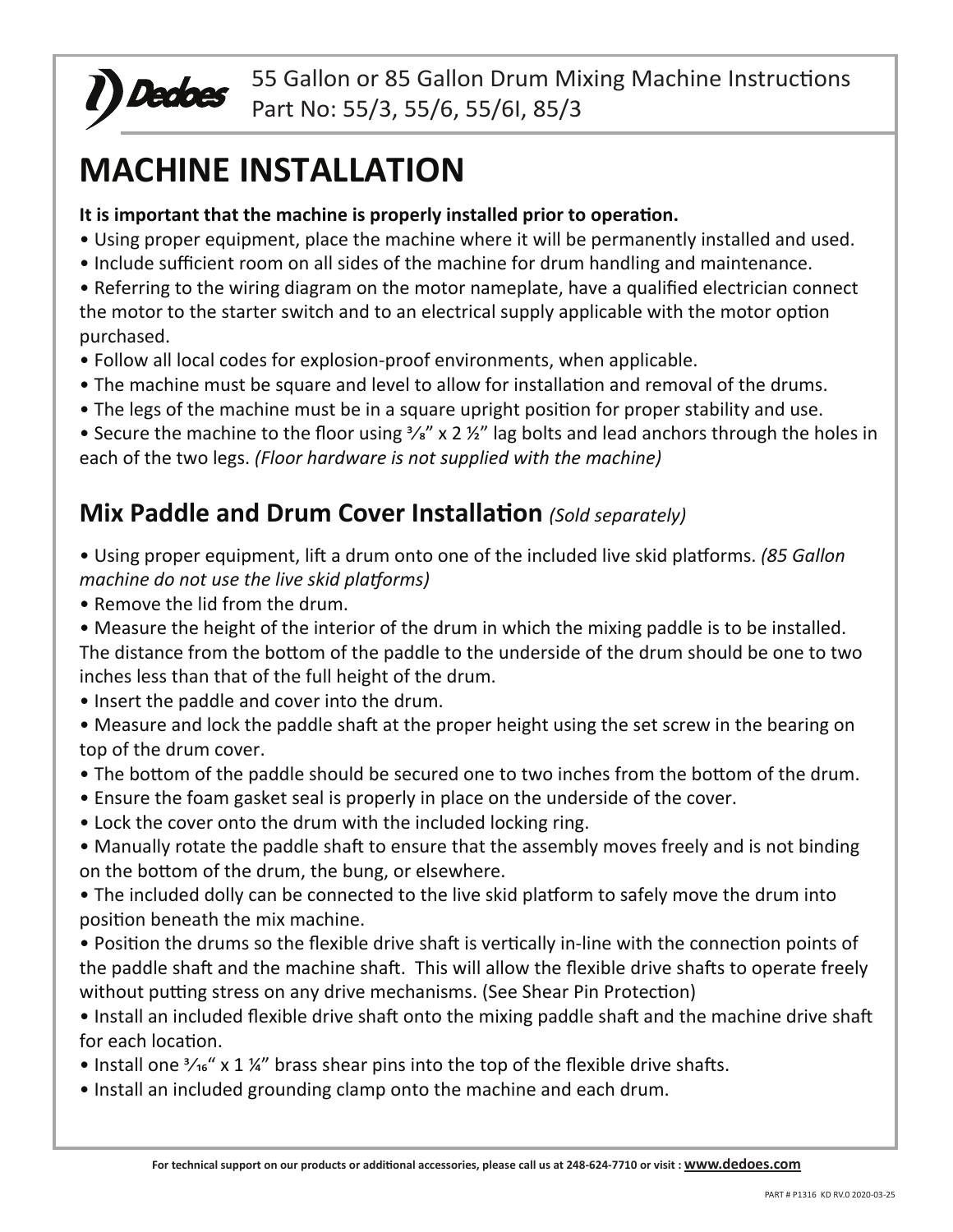

#### **Shear Pin Protection**

The flexible drive shafts are secured by a  $\frac{3}{16}$ " x 1 %" brass shear pin, Dedoes Part# 910040C. Abnormal amounts of stress from the mixing mechanisms will snap the shear pin preventing strain or damage to the machine. When it is necessary to replace a shear pin, a  $\frac{3}{16}$  X 1  $\frac{1}{4}$ brass pin must be used. A few additional shear pins are included with each machine. Replacing these shear pins with any other fastener may cause damage to the machine and will void the warranty. Viscosity of any material intended to be mixed must not exceed 2600 centipoise.

# **Daily Inspection**

Every operator should make a daily inspection of the machine and components to be certain everything is operating correctly and in place.

### **Routine Inspection**

- Inspect the drive shafts for horizontal alignment. All shafts must be at the same height. Adjust as necessary.
- All sprockets, bushings, and shafts should be inspected to prevent unusual wear patterns from developing. Adjust as necessary.
- Check all sprockets for horizontal alignment. All sprockets must be at the same height and must be horizontal. Adjust as necessary.
- All attaching hardware should be checked for tightness after the first month of operation and every three months thereafter, or as necessary.

If at any time you notice unusual noise, wear, or poor operation of any kind, please notify your maintenance department. Early detection of problems can save down time and money.

# **Lubrication and Preventative Maintenance**

- The gearbox is filled and sealed with synthetic oil and does not require maintenance.
- The pillow block bearings are factory lubricated. A grease fitting is provided on each bearing for re-lubrication every 250 hours of use using a good grade multi-purpose grease.
- The drive chain and sprockets require light grease after every month of operation with a quality non-liquefying lithium grease.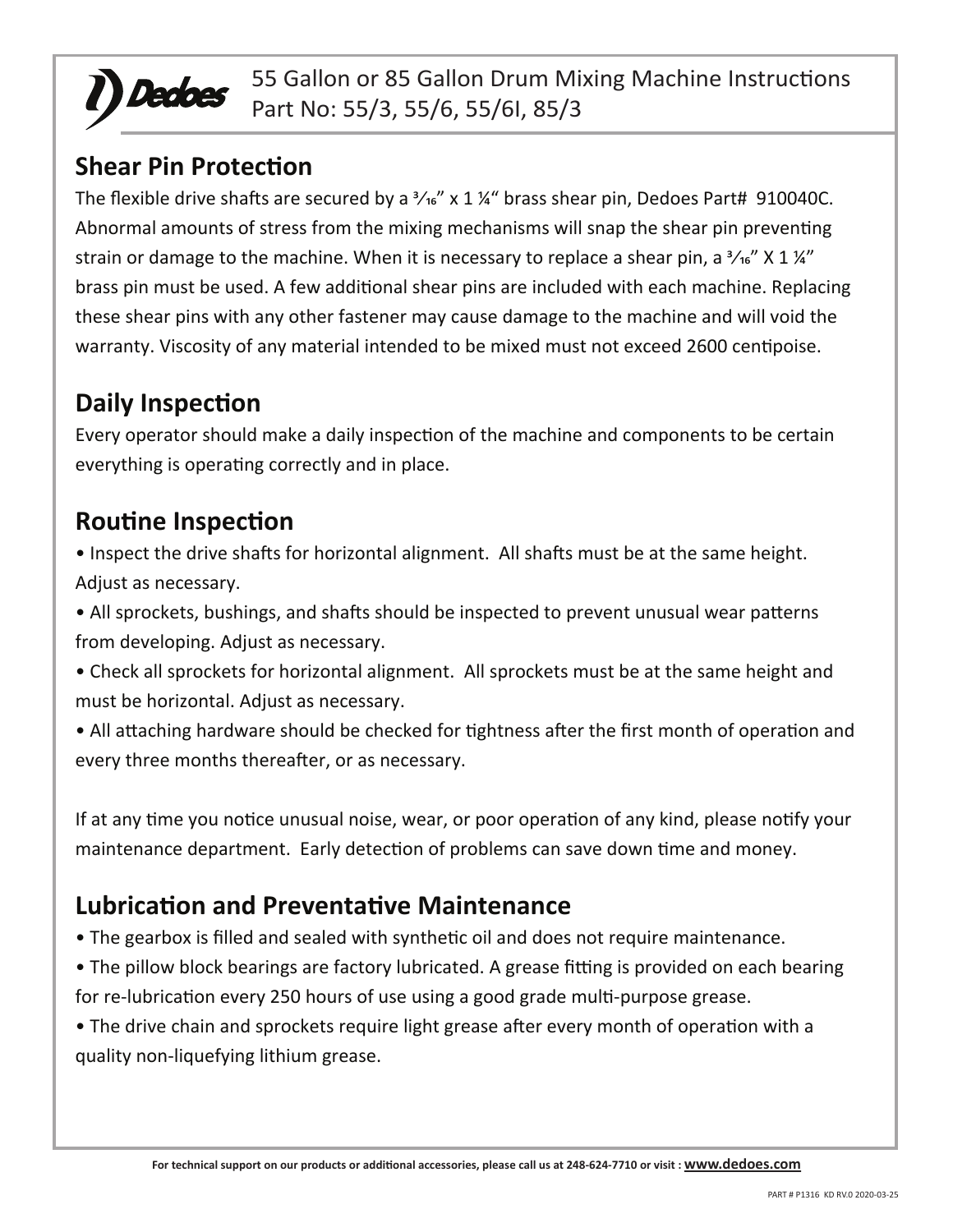

**For technical support on our products or addi�onal accessories, please call us at 248-624-7710 or visit : www.dedoes.com**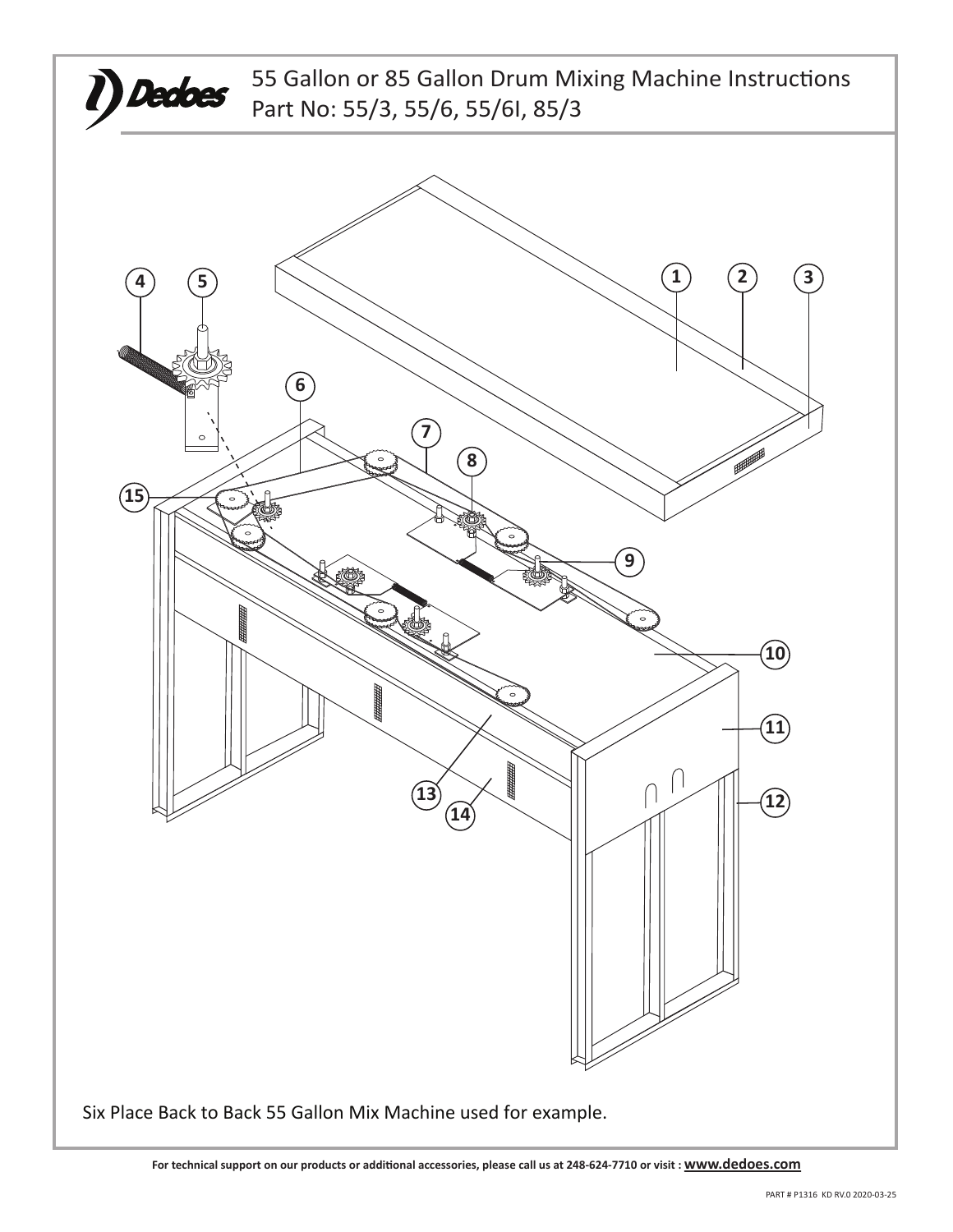

| Item#                                                     | <b>Description</b>                                   | Dedoes#  |  |
|-----------------------------------------------------------|------------------------------------------------------|----------|--|
| 1                                                         | <b>Six Place Guard Cover</b>                         | 910402W  |  |
|                                                           | Three Place Rear Guard (Not Shown)                   | 910300W  |  |
| $\overline{2}$                                            | <b>Front Guard</b>                                   | 910302W  |  |
| 3                                                         | Six Place End Guard                                  | 910401W  |  |
|                                                           | Three Place End Guard (Not Shown)                    | 910111W  |  |
| 4                                                         | Six Inch Tensioner Spring                            | 910118   |  |
| 5                                                         | <b>Primary Tensioner Sprocket</b>                    | 910114   |  |
| 6                                                         | Six Place Primary Drive Chain, No. 50                | 910050-G |  |
|                                                           | Three Place Primary Drive Chain, No. 50 (Not Shown)  | 910050-F |  |
| 7                                                         | Secondary Chain                                      | 910050-E |  |
| 8                                                         | <b>Idler Sprocket</b>                                | 910015   |  |
| 9                                                         | <b>Idler Bolt</b>                                    | 5361     |  |
|                                                           | Six Place Bottom Guard                               | 910400W  |  |
| 10                                                        | Three Place Bottom Guard (Not Shown)                 | 910106W  |  |
| 11                                                        | Side Guard                                           | 910054W  |  |
| 12                                                        | Leg                                                  | 910128   |  |
| 13                                                        | Main Frame                                           | 910304X  |  |
| 14                                                        | Safety Guard                                         | 910307W  |  |
| 15                                                        | Motor Sprocket                                       | 910025   |  |
| 16                                                        | Drive Shaft Sprocket                                 | 910016   |  |
| 17                                                        | Drive Shaft Key                                      | 910000   |  |
| 18                                                        | <b>Drive Shaft Bearing</b>                           | 910002   |  |
| 19                                                        | Drive Shaft Lock Collar                              | 910001   |  |
| 20                                                        | 3/4 Inch Drive Shaft                                 | 910003-C |  |
| 21                                                        | <b>Grounding Clamp</b>                               | 910073   |  |
| 22                                                        | 3/16 Inch Brass Shear Pin                            | 910040C  |  |
| 23                                                        | Flexible Driver Shaft                                | 910069   |  |
| 24                                                        | <b>Complete Dolly Assembly</b>                       | 910045   |  |
| 25                                                        | Complete Live Skid Platform                          | 910022   |  |
| 26                                                        | Wheel                                                | 910050   |  |
| N/A                                                       | Chain Master Link, No. 50 (Not Shown)                | 910049   |  |
| <b>Explosion Proof Electric Motor Options (Not Shown)</b> |                                                      |          |  |
| N/A                                                       | 1 HP Explosion Proof Single Phase 115/230 Volt Motor | 910077   |  |
| N/A                                                       | 1 HP Explosion Proof Three Phase 230/460 Volt Motor  | 910078   |  |
| N/A                                                       | 40:1 Gear Reducer                                    | P2619    |  |
| N/A                                                       | 40:1 Gear Reducer Shaft Kit                          | P2620    |  |
|                                                           |                                                      |          |  |



**For technical support on our products or addi�onal accessories, please call us at 248-624-7710 or visit : www.dedoes.com**